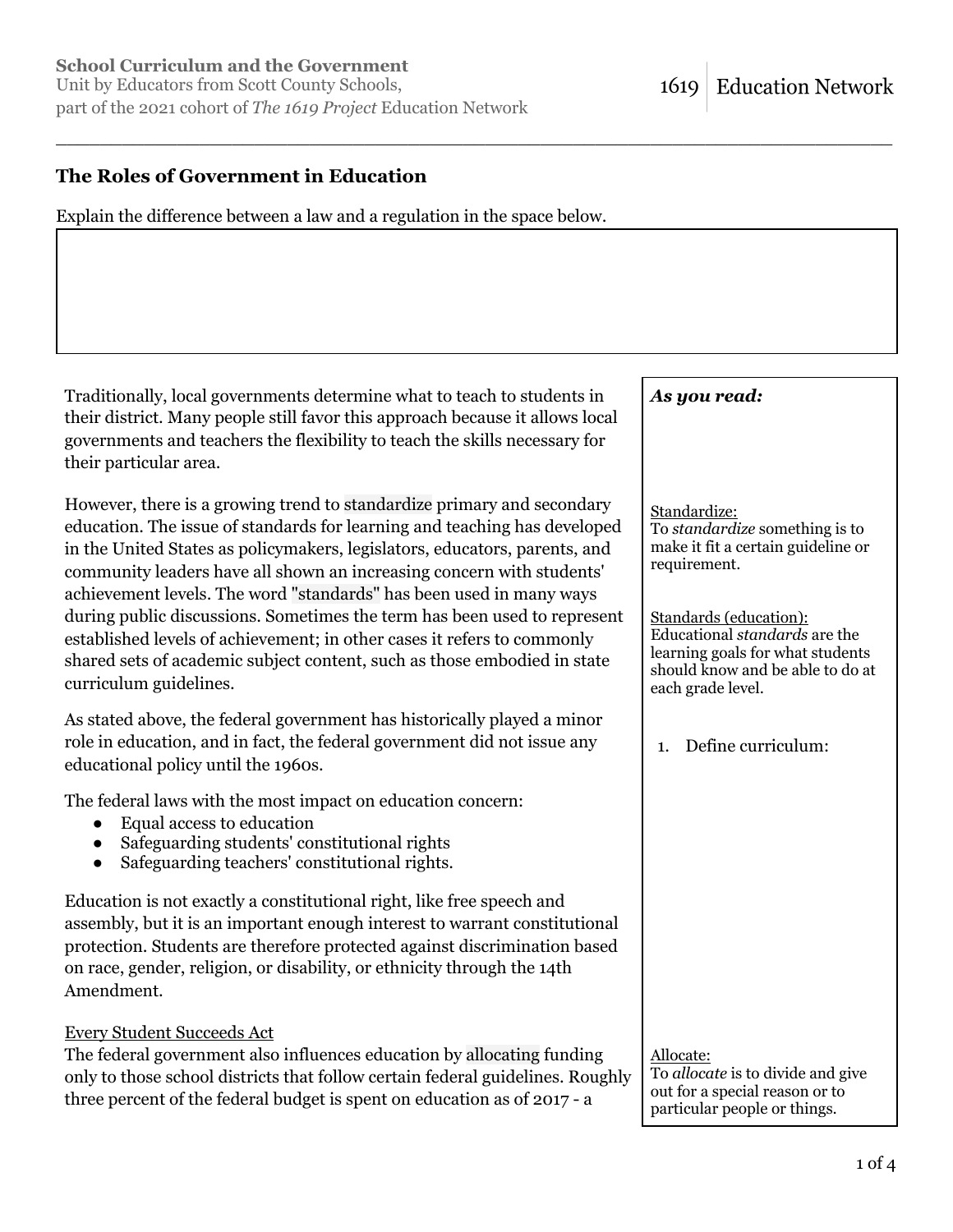small proportion, of course, but in many years this amounts to billions of dollars. Most of this money goes toward assistance programs for children with disabilities. The rest of the money is distributed to school districts under the Every Student Succeeds Act (ESSA).

\_\_\_\_\_\_\_\_\_\_\_\_\_\_\_\_\_\_\_\_\_\_\_\_\_\_\_\_\_\_\_\_\_\_\_\_\_\_\_\_\_\_\_\_\_\_\_\_\_\_\_\_\_\_\_\_\_\_\_\_\_\_\_\_\_\_\_\_\_\_\_\_\_\_\_\_

The federal government plays a role in evaluating each school district by administering the National Assessment of Educational Progress (NEAP), also known as the Nation's Report Card. Finally, federal agencies such as the National Science Foundation and the Department of Education publish recommended teaching strategies and materials. States and local governments are free to adopt or ignore these recommendations as they see fit, although no funding will be awarded if the school district ignores these recommended practices.

### State Authority

The states are the entities primarily responsible for the maintenance and operation of public schools. The states are also heavily involved in the establishment, selection, and regulation of curriculum, teaching methods, and instructional materials in their schools. Consequently, each state has different standards and policies which may impact the quality of education offered.

Each state's constitution requires it to provide a school system where children may receive an education. Many state constitutions also contain express provisions for creating educational curricula. Some state constitutions even empower state authorities to select textbooks and educational materials. Besides constitutional authority, state governments also have authority to legislate in this area, or they can authorize officials to establish, select, and regulate curriculum.

State legislatures have also set mandatory requirements for students to graduate. In cases where state rules and regulations for courses do exist, they must be followed. Local school districts may, however, offer courses and activities in the instructional program beyond those required by state statute. Other states delegate more of their authority. They usually prescribe a model curriculum framework, allowing local authorities to develop their own curricula based on the general state goals.

# State and Local Influence

Curricular guidelines have been used to set standards in many states and have been linked to state-administered achievement tests. But standards in the United States also include more informal means by which schools maintain and promote the desired levels of achievement for their students.

2. What is the consequence of schools not following recommendations from the federal government?

Curricula: Plural of curriculum.

3. Who influences decision making about school curriculum?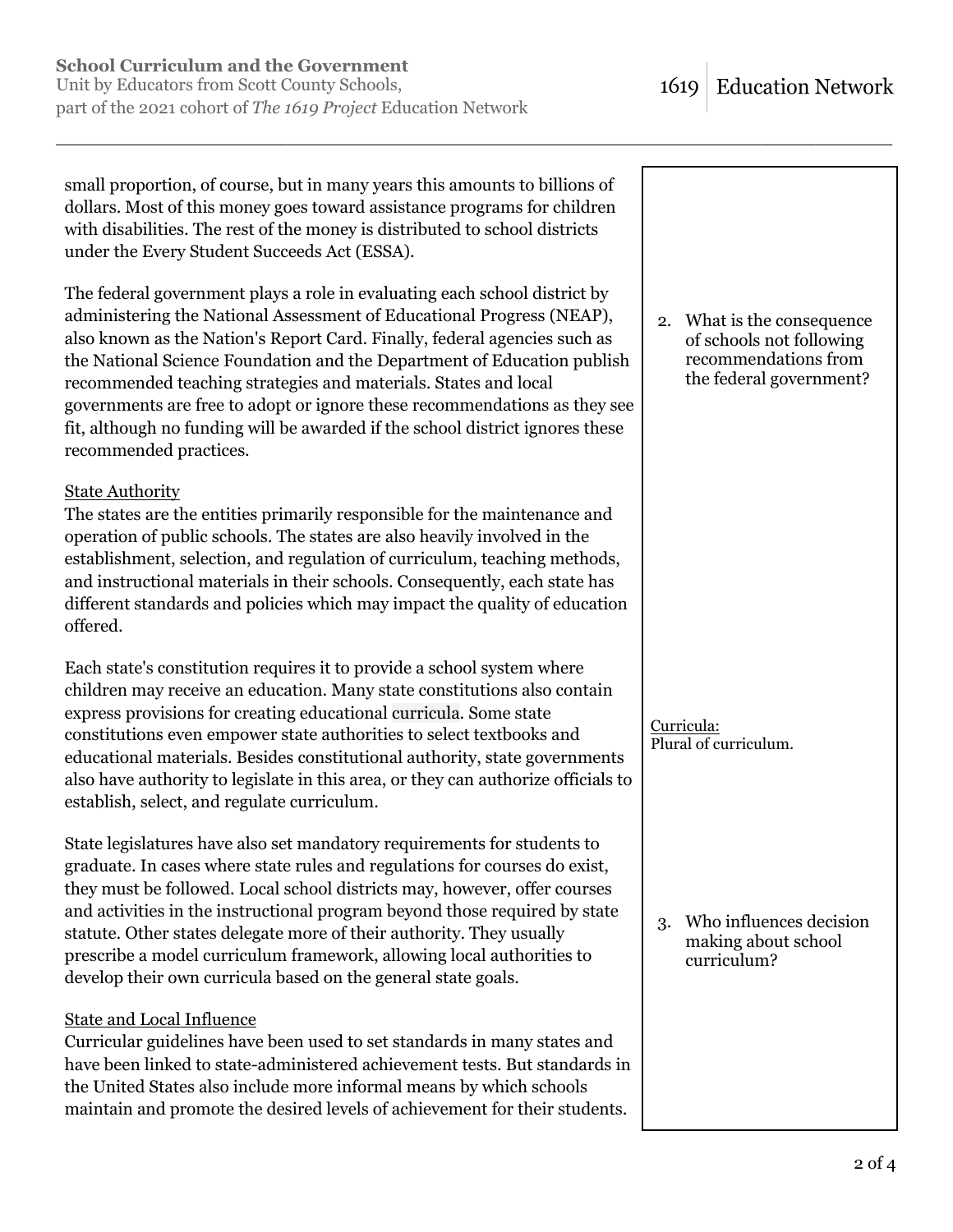These achievement levels for schools and for students have usually been extrapolated from community expectations, and local communities continue to greatly influence curriculum and instructional decisions made at the school level. In the end, school curriculum standards are partly a result of local decisions, such as those governing the selection of textbooks and those affecting a school's policy on the promotion or retention of students.



#### Source adapted from:

https://www.findlaw.com/education/curriculum-standards-school-funding/the-roles-of-federal-and-state-governments-in-education.html https://www.findlaw.com/education/curriculum-standards-school-funding/national-school-curriculum-standards.html

\_\_\_\_\_\_\_\_\_\_\_\_\_\_\_\_\_\_\_\_\_\_\_\_\_\_\_\_\_\_\_\_\_\_\_\_\_\_\_\_\_\_\_\_\_\_\_\_\_\_\_\_\_\_\_\_\_\_\_\_\_\_\_\_\_\_\_\_\_\_\_\_\_\_\_\_